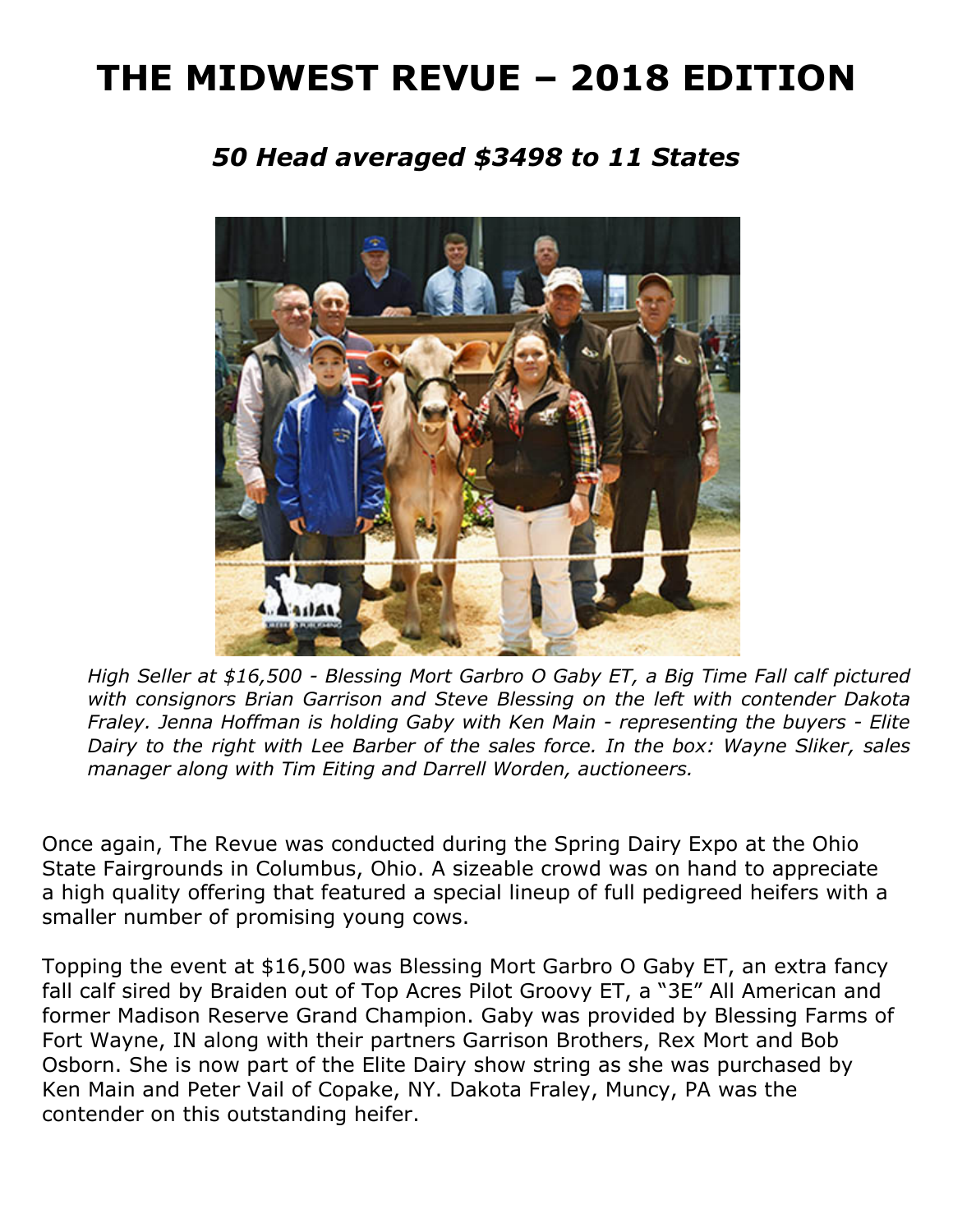Sun-Made Elite Nova ET was next in line on the high selling list at \$13,000 and was taken by John & Bonnie Ayars and Kenny Manion, Mechanicsburg, OH. Her baby calf brought an additional \$2750 going to Regan Shockey, Ravenswood, WV. Nova, a fancy uddered Supreme from the Nora Family, and her calf were consigned by Top Acres, St. Paris, OH.

Also in 5 figures, Blessing Garbro F Porsha ET sold for \$10,000 to Amy Hughes & Adyan Watts, Brinkhaven, OH. This sporty Winning Formula winter calf was consigned by Blessing Farms & Garbro Swiss and features 7 "Ex" dams from the Priscilla Family.

The Revue was again managed by Modern Associates, St. Paris, OH. Tim Eiting and Darrell Worden shared auctioneer duties with Wayne E. Sliker handling pedigrees and announcements as the boxman. Lee Barber and Brian Garrison worked the ring and the phones along with Cowbuyer.com providing online viewing and bidding.

Connie Sliker and Deb Hoffman clerked with Dale Bendig and Associates providing cattle preparation. A talented group of young ladies presented cattle thru the ring including Jenna Hoffman, Lauren L'Amoreau, Sarah Lehner, Madelyn Topp, Kinley Topp and Carrie Rhoades.

## **Additional High Sellers**

**La Rainbow Sweet Cheers ET . . . . . . . . . . . . . . \$6,500** Buyer: Benjamin Lammers, Botkins, OH Seller: La Rainbow Farm, New Knoxville, OH

**Blessing Biver Felecia . . . . . . . . . . . . . . \$6,100** Buyer: Ken Main and Peter Vail, Copake, NY Seller: Blessing Farms, Fort Wayne, IN

**Top Acres HP Winella ET . . . . . . . . . . . . . . \$5,100** Buyers: Blessing Farms & Garrison Bros., Fort Wayne, IN Sellers: Top Acres & Hillpoint Partners, St. Paris, OH

#### **North Lanes CP Cinema . . . . . . . . . . . . . . \$4,400** Buyer: Richard Sharer, Laceyville, PA Seller: Chelsea Skidmore, Union City, OH

**Round Hill Supreme Windy ET . . . . . . . . . . . . . . \$4,300** Buyer: Ken Main & Peter Vail, Copake, NY Seller: Cindy Warner, Frederick, MD